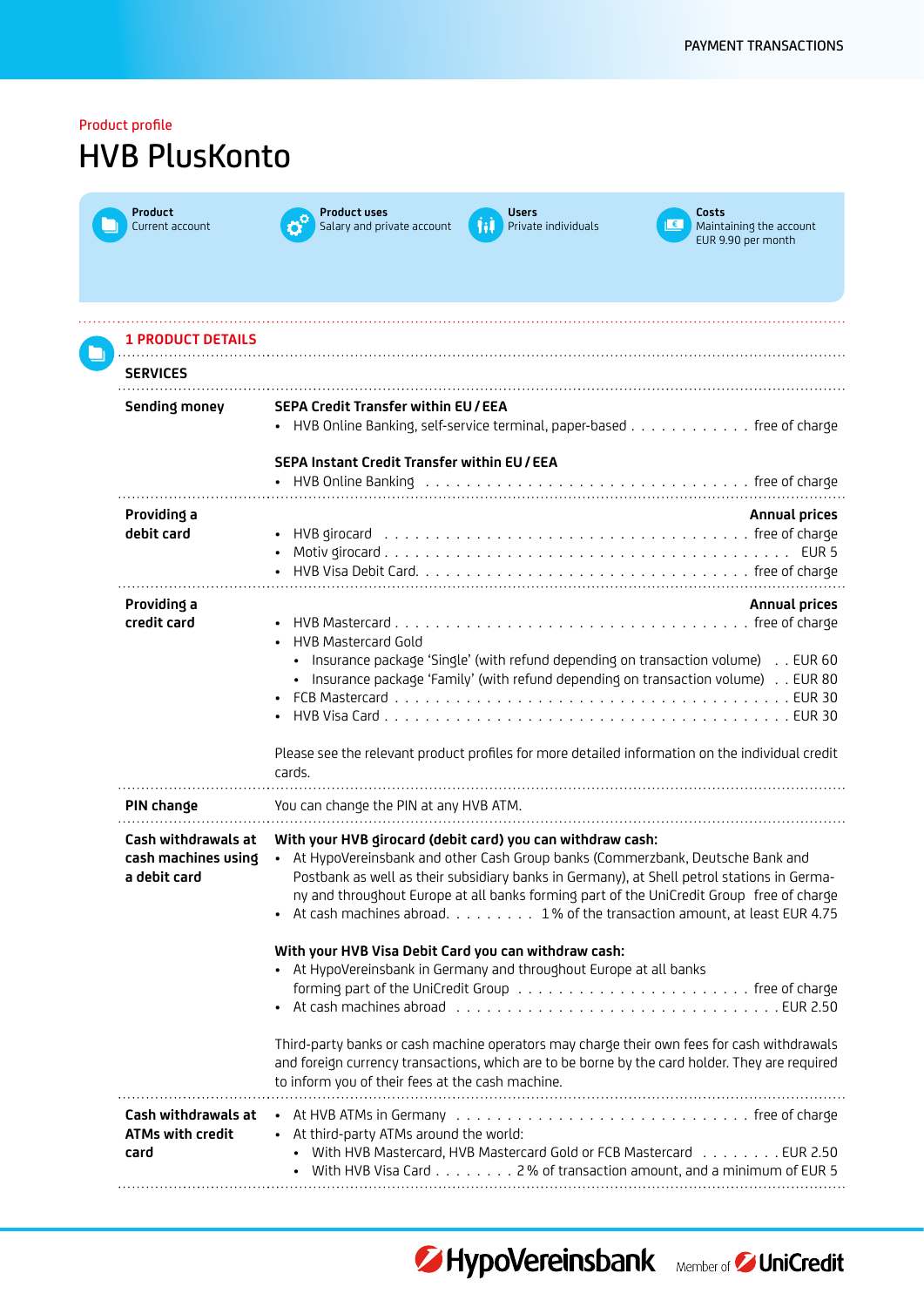| Arranged overdraft                   | <b>HVB overdraft facility</b><br>Usually three times your net monthly salary<br>Interest rate for an authorised overdraft facility and / or tolerated overdraft<br>(overdrawn account): please refer to the current list of prices and services                                                                                                                                                                                                                                                                                                                              |
|--------------------------------------|------------------------------------------------------------------------------------------------------------------------------------------------------------------------------------------------------------------------------------------------------------------------------------------------------------------------------------------------------------------------------------------------------------------------------------------------------------------------------------------------------------------------------------------------------------------------------|
| <b>Changing accounts</b>             | Free account-changing service<br>Online account-changing service via hvb.de/kontowechsel<br>Statutory account-changing support in accordance with the (German) Payment Accounts Act                                                                                                                                                                                                                                                                                                                                                                                          |
| <b>Modes of access</b>               | • HVB Online Banking (hvb.de)<br>HVB Mobile Banking<br>Self-service terminals<br>HypoVereinsbank branches                                                                                                                                                                                                                                                                                                                                                                                                                                                                    |
| <b>Account information</b>           | • Free provision of account statements<br>• Online account statements (automatic or manual download, archiving, printing)<br>• Statement printer<br>Summary statement on request, cost per statement plus postage EUR 0.18                                                                                                                                                                                                                                                                                                                                                   |
| <b>Text alerts</b>                   | Texts may be selected on an individual basis<br>Transactions using a credit card or the HVB Visa Debit Card<br>Account services (checking account balance, incoming payments, debit transactions,<br>account balance notification for above or below customer-defined account balances,<br>account statement reminders)<br>Select and change at any time, either online (HVB Online Banking) or through your<br>relationship manager                                                                                                                                         |
| <b>ADDITIONAL</b><br><b>SERVICES</b> | Services that are not an essential element of the current account agreement and are subject<br>to change or withdrawal by the Bank at any time without notice:                                                                                                                                                                                                                                                                                                                                                                                                               |
| <b>Travel reservation</b><br>service | • HVB PlusKonto account holders are eligible to receive from HypoVereinsbank a 5% refund<br>of the cost of travel within 6 weeks of the trip (not including taxes, additional fees, com-<br>parable surcharges and cancellation fees)<br>To qualify, customers must hold an HVB PlusKonto at the time of booking and receiving<br>$\bullet$<br>the refund.<br>Reservations may be made by calling the service hotline at +49 40 4136 0127 or online<br>$\bullet$<br>at hvb.de/zusatzservices<br>The service hotline is open from Monday to Saturday from 8.00 am to 8.00 pm. |
| <b>Emergency</b><br>cash service     | • Fast organisation of emergency cash in Germany and abroad<br>by calling the hotline to cancel your card +49 89 378 23939<br>Cash can usually be made available within 60 minutes<br>Up to EUR 1,500 (within 30 days) in the respective local currency<br>Payout from your account within credit / credit limit<br>Available at over 30,000 payment locations in 120 countries<br>Prior notification by telephone of any applicable transfer fees                                                                                                                           |

## **3 COSTS**

**18 Maintaining the account: EUR 9.90 monthly.** The balancing statement will be issued on a quarterly basis.